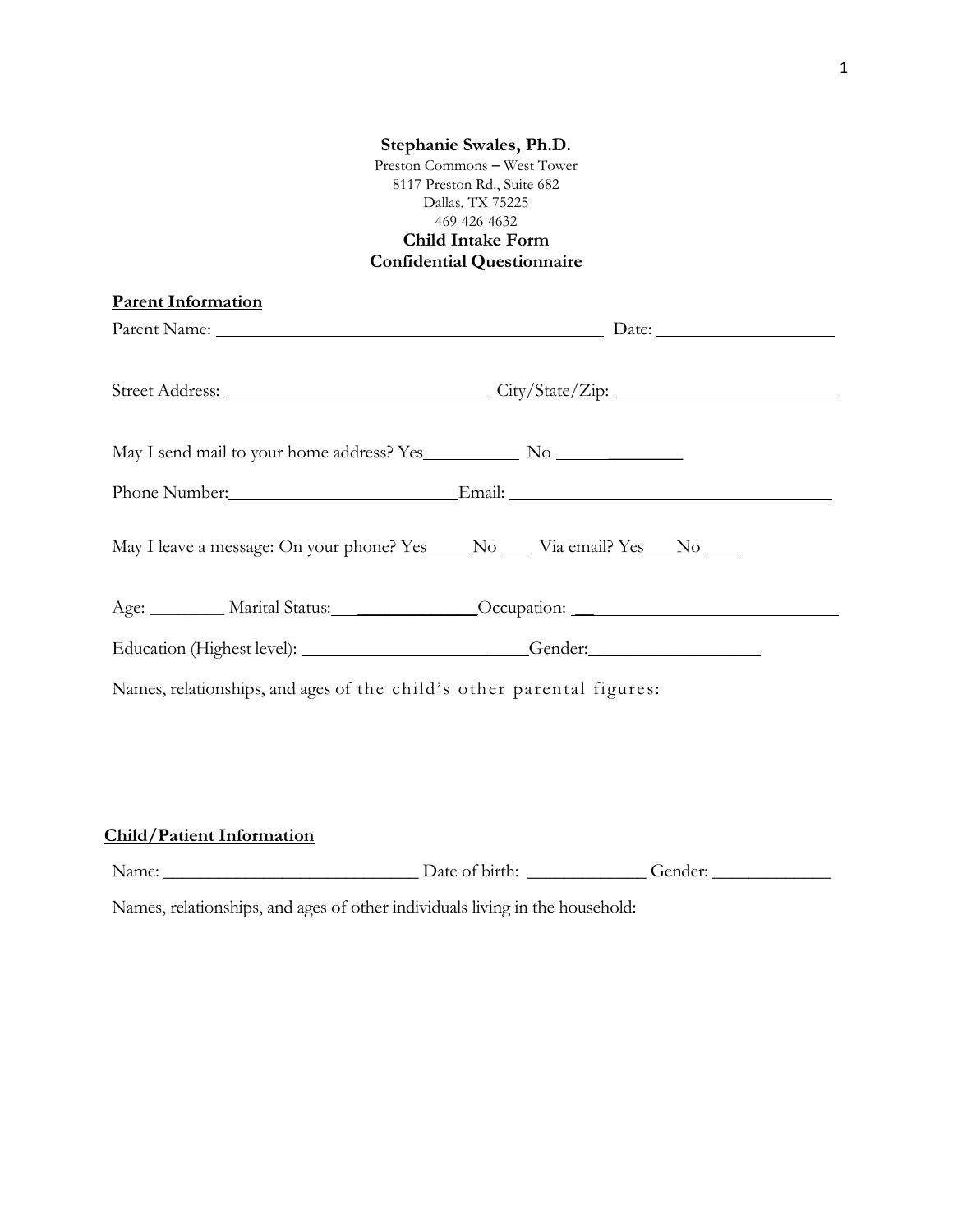## **Child/Patient Information Continued**

Has s/he ever been in psychotherapy or any type of counseling before? Yes No No

If yes, what was her/his experience like (duration, type of therapy, feelings about treatment)?

Please make note of any relevant developmental history, for example including major changes in your child's life or in your family's life, significant illnesses, challenges with toilet training, school, behavior, and friends, etc.

Is s/he currently taking any psychiatric medication? If so, please list the names and dosages below:

| Contact Person (In Case of Emergency): |  |  |  |
|----------------------------------------|--|--|--|
|                                        |  |  |  |

Name: Relationship: Phone: Phone:

Referral Source: How did you hear about me (person's name, website)?